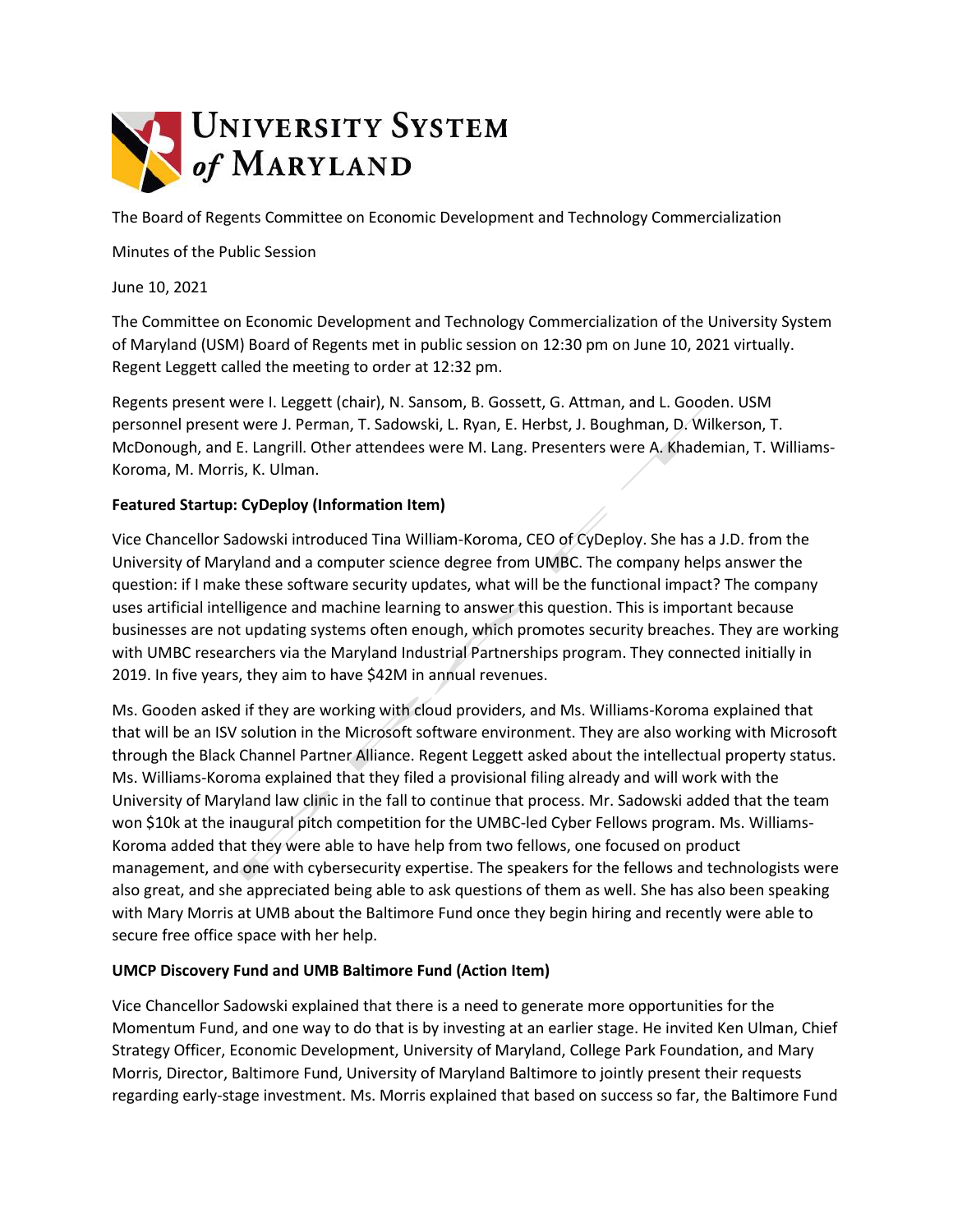and UMCP were allocated more funding by the legislature. The Finance Committee recommended approval of the related action item. Ms. Morris reviewed the success metrics for the Baltimore Fund, through instruments such as grants and loans. They would like to add an option to invest using Baltimore Fund. Mr. Ulman explained that they have been able to creatively leverage real estate and have worked with the Momentum Fund to help startups, but they would like to have a tool on the ground to make up to \$1M in investments in companies in Prince George's County. The investment criteria will be developed collaboratively with UMB. He explained that they have had a lot of success so far with limited resources, but capital at the early stage will be necessary to keep innovators in the state, as other states actively reach out to try to attract companies via capital. They are asking for \$1M of the \$2.5M annually from the approved State of Maryland funding that starts in FY 2023, but \$500k will be provided from President Pines to start investing before then.

Regent Leggett asked about the timeline and reasoning behind asking to spend \$1M. Mr. Ulman explained the \$1M decision was directly from President Pines, in order for funds to also be directed to activities such as other faculty retention and the new Quantum Foundry. There is no specific timeline or restrictions on when funding can be invested. Mr. Leggett made a motion to approve the request. Regent Gossett seconded the motion. All were in favor, and the motion was approved.

## **USG 2.0 and Life Sciences Network @ USG (Information Item)**

Vice Chancellor Sadowski introduced Anne Khademian, Executive Director of the Universities at Shady Grove. Ms. Khademian explained that they are in a cornerstone location and an active partner with industry for workforce development. There are plans for USG to be greater connected to transit. They are in the process of convening strategic planning, chaired by Regent Leggett. They are developing a seamless, equitable educational ecosystem in Montgomery County. She detailed specific efforts in life sciences. She explained that the programs in the life science space are just starting, so it is a good time to get the foundation set, with mentoring, experiential learning, and research and education as one.

Regent Leggett asked about cross-institutional partnerships. Ms. Khademian said right now, partnerships are not as collaborative or holistic as they will be in the future. USG will offer new ways to collaborate that may not be available at the home campuses. Chancellor Perman said he and Ms. Khademian see USG as a major innovation hub for the System and get away from one-off efforts. USG will be a place to try things out, which will be an opportunity for students, faculty, and the business community. Ms. Gooden added that she has been affiliated with USG for 25 years, and this is the most comprehensive and forward-looking plan she has seen.

## **USM Office of Economic Development Update – Tom Sadowski, Vice Chancellor for Economic Development (Information Item)**

Vice Chancellor Sadowski reviewed the recent COVID Research & Innovation Task Force efforts, legislative developments, and the Army Research Lab Opportunity. Ms. Broido Johnson presented the Momentum Fund, along with benchmarking information. She explained that over 60% of the total funding available has been invested. She explained that the Advisory Board consists of people who have investment expertise and volunteer their time and advice.

Regent Leggett asked about how the funds are being invested across the System. He suggested that one of the ways for greater representation would be to have some money set aside to get into early-stage